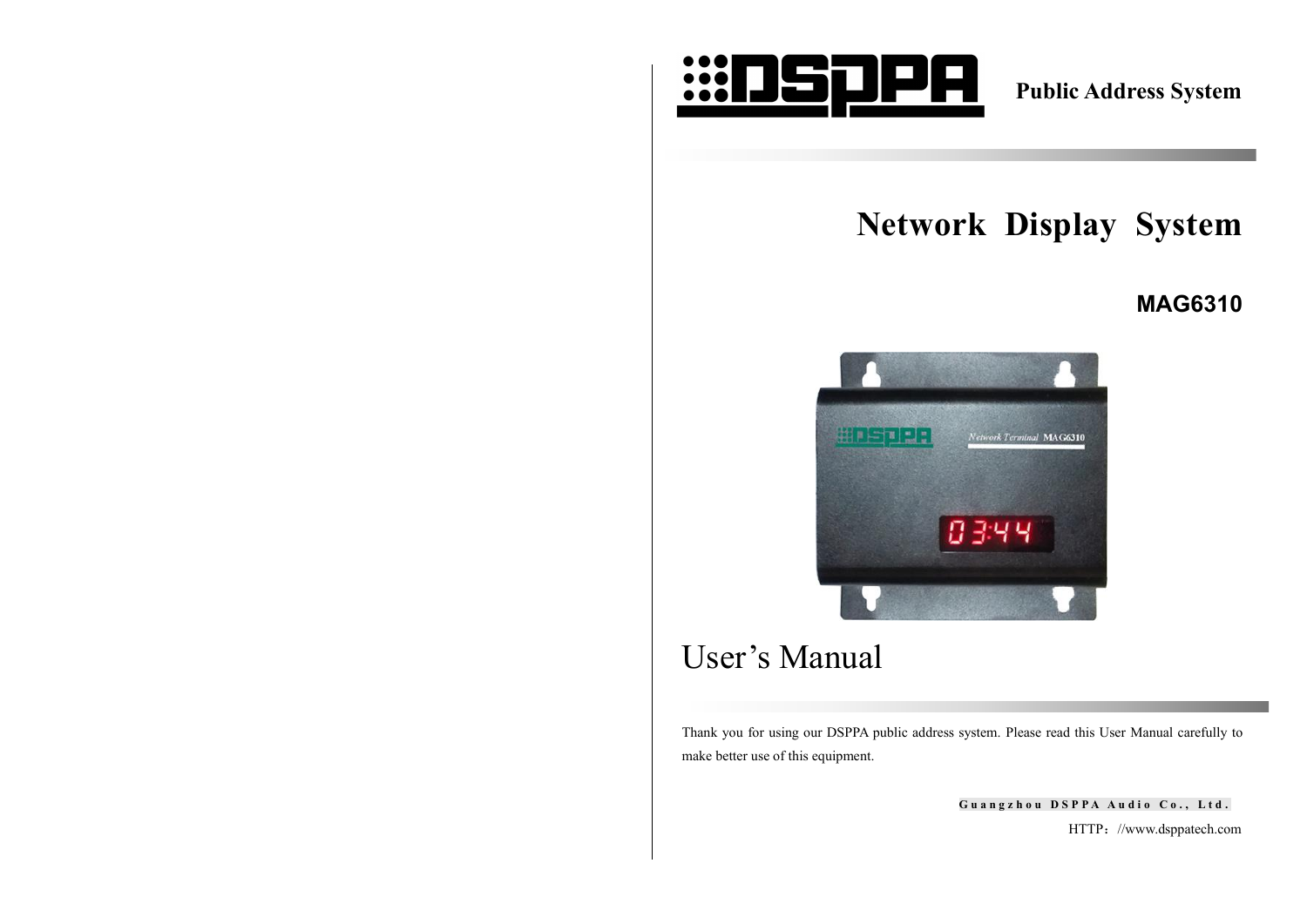## **1. Product description**

## **1.1 About MAG6310**

MAG6310 network display terminal is a networked all-digital analog-digital conversion signal processor based on TCP/IP transmission protocol, which adopts the dual network design, and can be coupled at any place with access to network. The remote audio data stream can output the audio signal through the machine with intelligent control of the host; built-in MP3 player, and is provided with USB and SD. MP3 program can be played when the network audio stream signal is not played; it can be separated from the host machine to implement the timing point independently; 1-channel AUX audio input interface is used to connect other audio source device (such as DVD), and 1-channel AUX audio output interface is used to connect other power amplifiers, so as to expand the power; there is a way microphone interface, so as to realize local paging and so on.

## **1.2 Performance features**

- Dual network interfaces and support to work across the network segment;
- Can be mounted anywhere with network;
- Built in with an MP3 decoding player
- Support maximum sampling rate of 16bit 48kHz digital audio stream decoding;
- $\bullet$  Built-in 2 × 15W high-fidelity digital amplifier, low-power settings;
- Can play background music, emergency paging and alarm signals from system host;
- With 1 AUX input & output, 1 mic inputs and 1 EMC output, 1 short circuit output;
- Local output volume and local play status can be controlled;
- Operating status and information changing digital display;
- Can be remote controlled by infrared remote;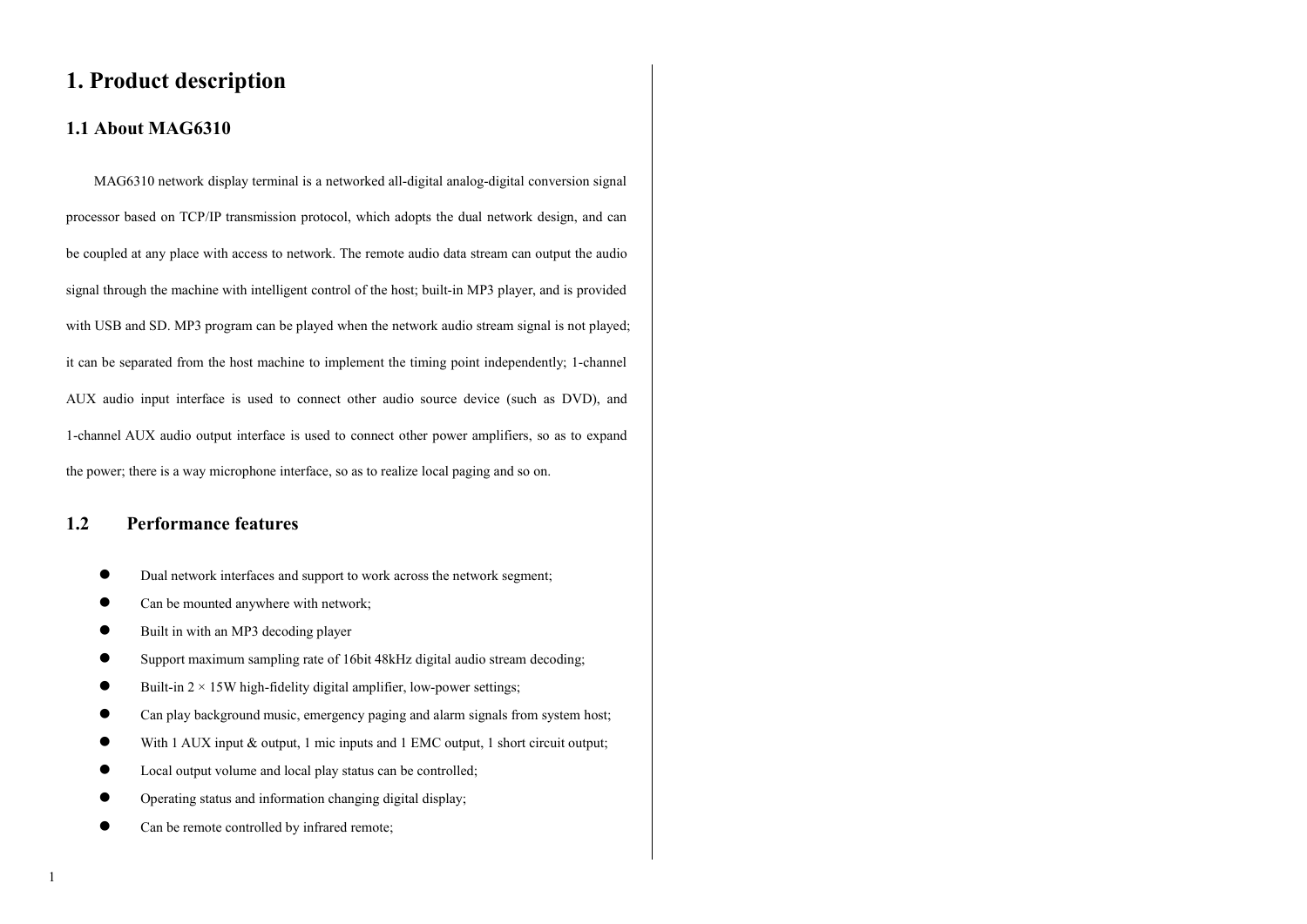# **2. Appearance Description**

### **2.1 The introduction of side panel**



**1. Power supply interface**

#### **2. Output for Speaker**

Built-in 2×15W digital power amplifier, the output power is 15W. They are connected with two constant resistance (4 $\Omega$ ) sound box respectively. The size of speaker line (20AWG-22AWG)

**3. EMC override play output**

The signal output from the interface is controlled by the host machine

**4.Auxiliary output interface (AUX OUT**)

It is connected with other power amplifiers, so as to expand the terminal power.

#### **5. Auxiliary input interface (AUX IN)**

Connect the audio source device (such as DVD) to expand the program source for the machine.

#### **6. MIC2 interface**

Connect the microphone to realize local paging, site talking and other functions.

#### **7. DATA**

Extension device interface. The connection method is as follow: connection graph 3.3 (Notes:

This port is not allowed to connect to the network switch, otherwise it will burn the device)

#### **8. Network interface**(**LAN1/LAN2**)

#### **9. USB (USB Disk)**

Insert U disk at the interface or connect the portable hard disk and other memory device, and provide the program source for the built-in MP3 player

#### **10. SD interface (Micro SD)**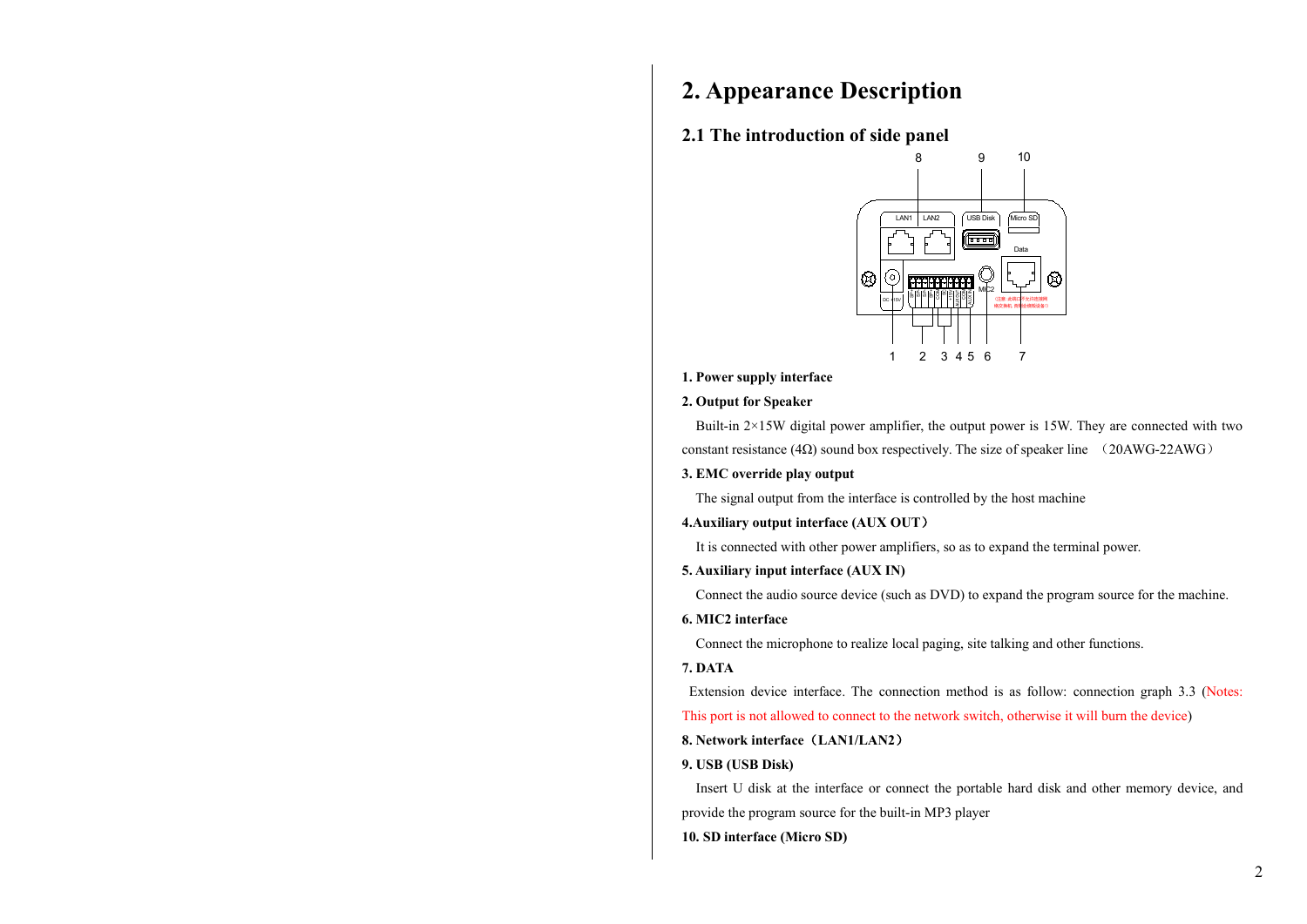Insert the SD card saved with host timing point at the socket. When the terminal is disconnected, the host machine plays the audio source at the definite time.

# **3. Diagram example**

## **3.1 MAG6310 terminal application schematic diagram**



1. Only the schematic description for connection of rough application of MAG6310 terminal is made in the above figure. For connection of the whole system, please refer to operation instructions for the networked control host.

2. It is illustrated by examples in the above figure. For specific connections, please refer to the schematic diagram of system connection.

3. MAG6310 terminal must be connected in the system through the network switch, and the corresponding address shall be arranged for connection with the host machine

## Packing List

| S/N            | List                                  | Quantity |
|----------------|---------------------------------------|----------|
|                | Network display terminal              |          |
| $\overline{c}$ | Adapter 14V/3A                        |          |
| 3              | 3000MM/8 mm cable                     |          |
| 4              | Crystal head                          |          |
| 5              | 10P Green plug 2.5MM                  |          |
| 6              | Manual                                |          |
|                | Guarantee card/Conformity certificate | 1/1      |
| 8              | $SY542$ (Audio line)                  |          |
| 9              | 3.5mm Audio plug                      |          |

### **Caution**

- The device is not completely disconnected from power source when it is switched "OFF". For sake of safety, please disconnect the device from the socket if it is not in use.
- Please keep this device off water drops or splash or vase filled with water or any other articles of similar nature.
- Please do NOT remove the cover of the equipment, otherwise you may get an electric shock. Where necessary, repair to the equipment should be conducted by qualified professionals.
- $\bullet$  All terminals on the device marked with  $\frac{1}{7}$  are live and dangerous, and should be connected by trained personnel.
- This is connected to power source via the plug and any failure or danger occurs, the user can disconnect the device from power source by pulling out the plug out from the socket, therefore, it is required that the power socket should be located somewhere with easy access.

**Guangzhou DSPPAAudio Co., Ltd.**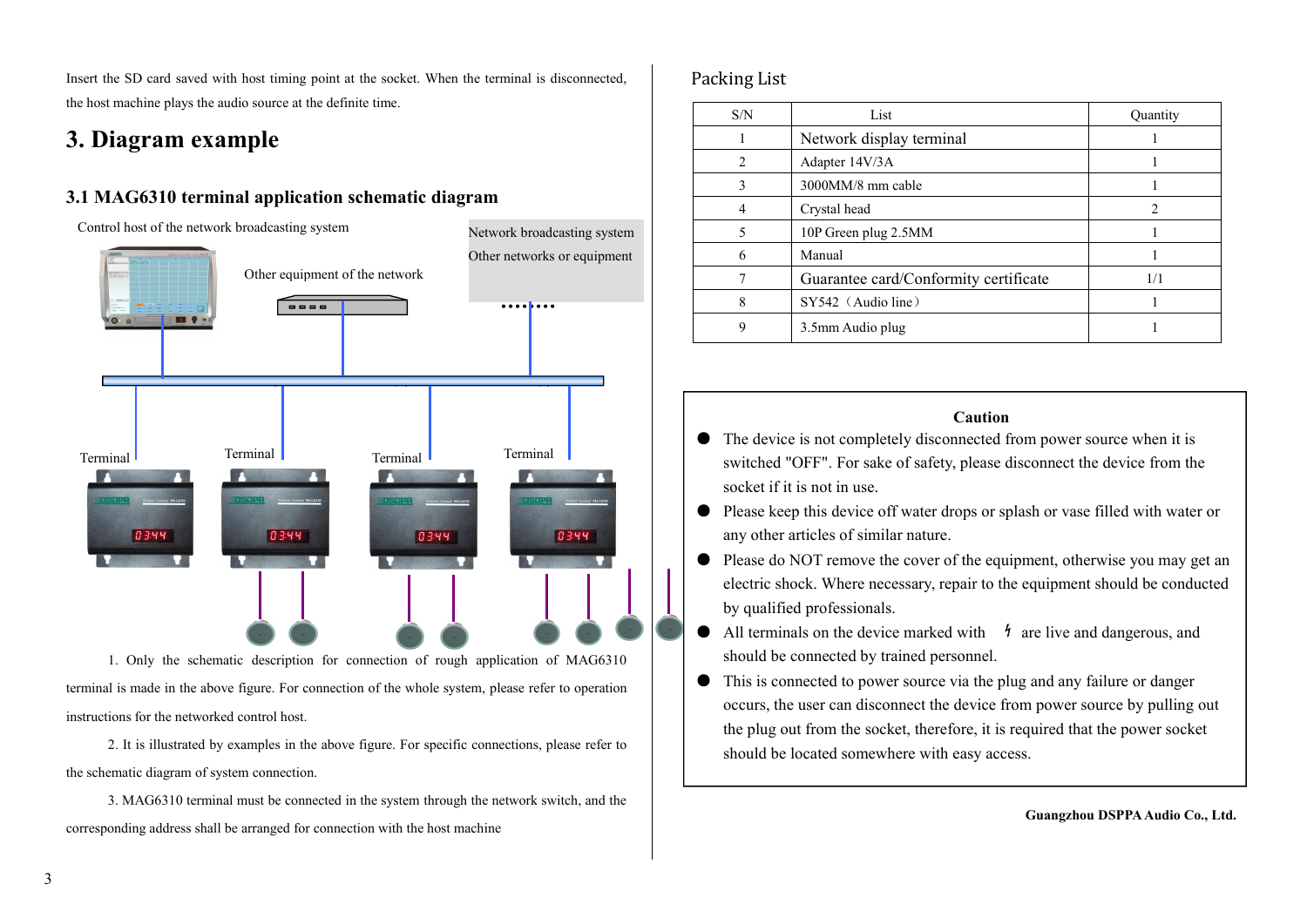# **4. Set operation instructions on the host**

To extend the player terminal MAG6310 in the network PA system, set the following configuration parameters to connect the terminal and the host.

Network Public Broadcast System

| Seventh generation network MAG6XXX system parameter<br>configuration |                                   |
|----------------------------------------------------------------------|-----------------------------------|
| Devicetype:                                                          | MAG 6310                          |
| Off-line timed broadcasting:                                         | <b>⊙Enable ODisable Submit</b>    |
| Constant voltage backup:                                             | OEnable ODisable Submit           |
| Fixed as on Demand terminal:                                         | ○Fixed ⊙Auto Submit               |
| Priority selection:                                                  | OLocal @Net OReverberation Submit |
| Microphone type:                                                     | OMoving-coil @Condenser Submit    |

- $(1)$  Offline timing point function: Two modes can choose: Start/Disability. You can decide to start the offline timing point function or not based on your own need. When you need, select the "Start" and press the "submit" button. On the contrary, choose the "disability".
- (2) On demand panel terminal function:Click "fixed" option, the terminal is fixed to on demand panel terminal; Select "dynamic" option, it will be the on demand panel terminal when plug in n demand panel. Otherwise it is a common play terminal.
- ( 3 ) Local network priority : Three priority modes. Choose the "local" option, local source output priority. The "network" option is the same. Choose the "mixed", the local and network output at the same time.
- $(4)$  Microphone selection: The type of capacitor or coil can be choose base on your own need.

## **3.2 MAG6310 diagram**

Except for MP3 player and the network audio source carried in the machine, a way auxiliary input and a way auxiliary output are also arranged to connect other audio sources and power amplifiers. The customized design can satisfy demands for high power and multiple audio sources on terminal site. The peripheral audio source and other power amplifiers may not be connected in the application without such individual demands. The MP3 player and network audio stream carried in the machine can realize sound amplification at most public places. The schematic diagram of interface connection of the machine isshown in the following figure



The diameter size of speaker line (20AWG-22AWG)